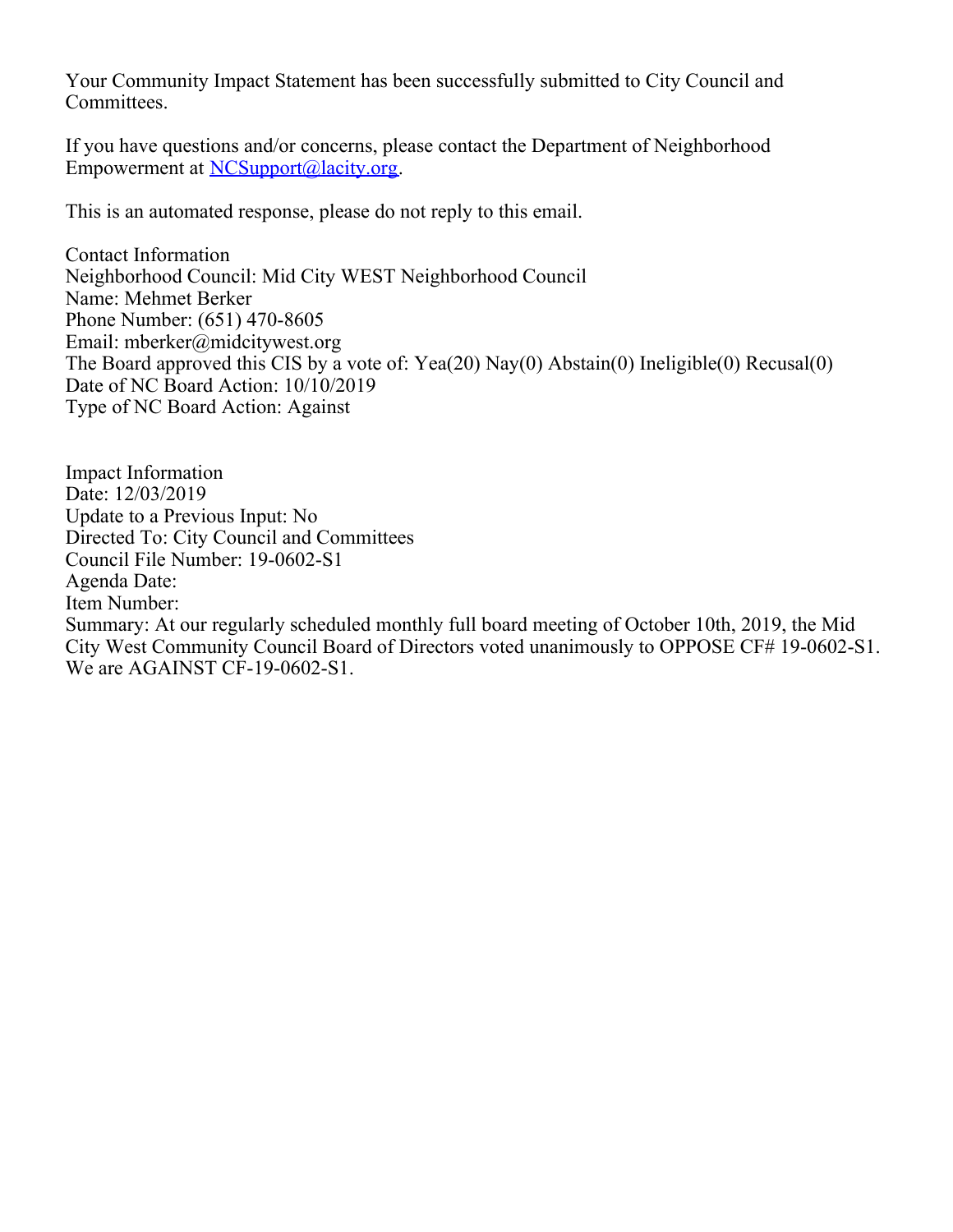

**Board of Directors** 2019-2021

Scott Epstein Chair

Andrew Jhun First Vice Chair

Henry Van Moyland Second Vice Chair

Marisa Glucoft Secretary

Ivan Salas-Oroño Treasurer

Thomas Bailey Judith Benezra Mehmet Berker Cindy Bitterman Shem Bitterman Lauren Borchard Montrese Chandler Lindsey Chase Michelle Einstein Isack Fadlon Barbara Gallen Amy Goldenberg Will Hackner **Taylor Holland** Vilma Hurtado Tyler Lambert-Perkins Charles Lindenblatt David Mann Elicica Morris Dee Murthy Terence Mylonas Lauren Nichols Taylor Nichols Arnali Rav Michael Schneider David Sobel Thao Tran Steven Veninga Don Whitehead Roque Wicker



543 N. Fairfax Avenue, Suite 106 Los Angeles, California 90036 Telephone (323) 285-3540 [www.midcitywest.org](http://www.midcitywest.org/)

December 3, 2019

**Honorable City Council c/o Office of the City Clerk Los Angeles City Hall 200 N. Spring Street, Room 395 Los Angeles, CA 90012**

To City Council Homelessness & Poverty Committee:

We, the Mid City West Community Council OPPOSE adopting Council File Number 19-0602-S1, a proposed amendment to Los Angeles Municipal Code Section 41.18 Sidewalks, Pedestrian Subways--Loitering. Mid City West Community Council is an official Los Angeles neighborhood council serving the following neighborhoods: Beverly Grove, Burton Way, Carthay Circle, Fairfax Village, La Brea, Melrose Village, Miracle Mile and Park La Brea.

Homelessness has reached epidemic proportions in Los Angeles according to the most recent results of the Homeless Point in Time Count report (from LAHSA) showing that 58,936 of our fellow Angelenos are experiencing homelessness. Although many strategies (e.g. Measure H and Prop HHH) have been implemented on the state, city and county level, this issue is multi-faceted and complex and requires an even greater comprehensive approach to tackle these issues. Building off existing, effective strategies that we have already invested in, it is important that we come together as a community to identify long term solutions to help our community members. We are one paycheck away from experiencing homelessness ourselves as we saw a staggering increase in the number of individuals experiencing homelessness for the first time.

The proposed amendment to Los Angeles Municipal Code Section 41.18 is a short sighted response that could potentially create more problems rather than provide a solution. The Municipal Code currently states that a person cannot sleep within 10 feet of doorways, entrances, exits, driveways and loading docks, and that until a minimum amount of housing (shelter, bridge housing and permanent supportive

*PURPOSE OF NEIGHBORHOOD COUNCILS: "To promote more citizen participation in government and make government and make government more responsive to local needs…"*

*City of Los Angeles Charter Section 900*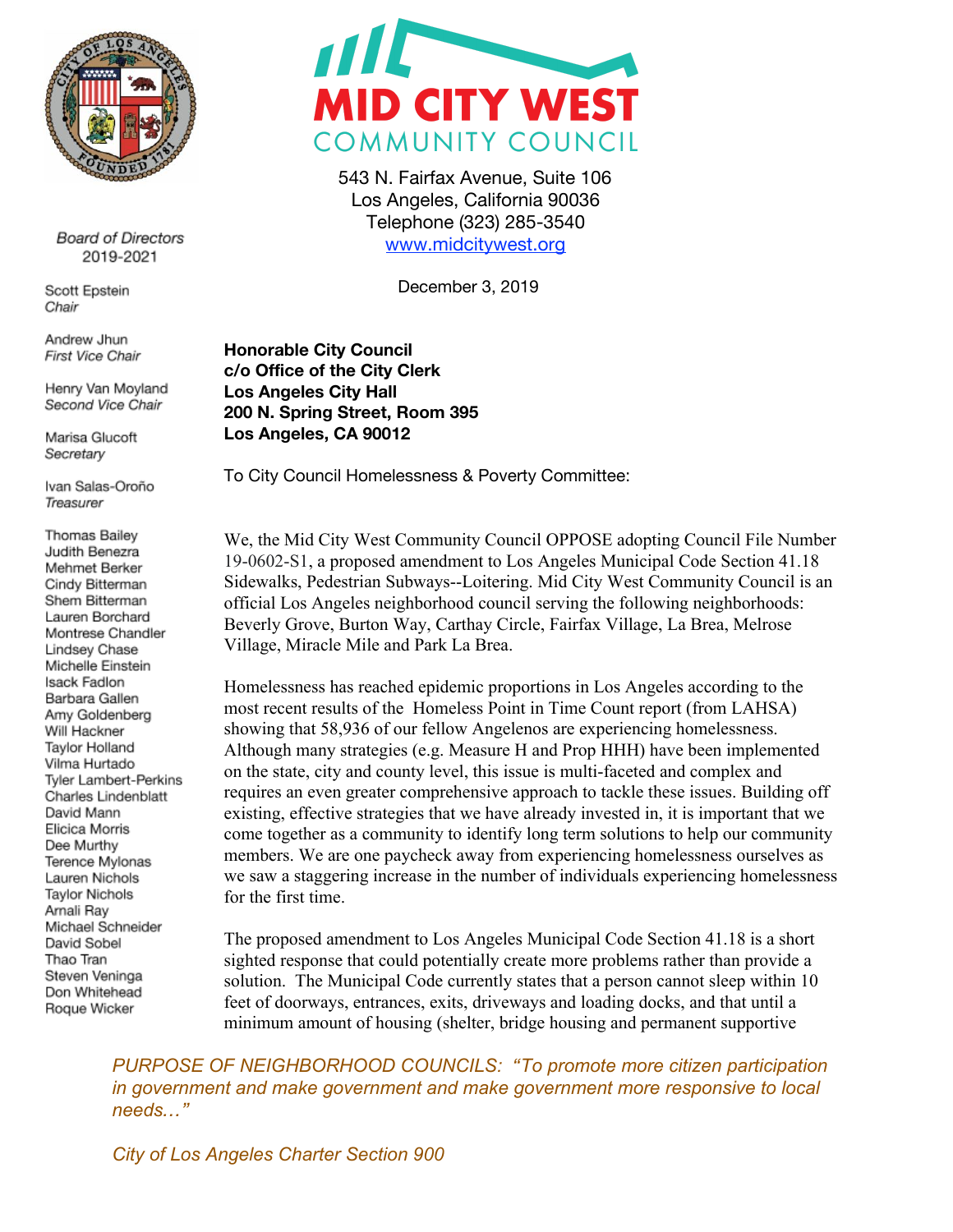

**Board of Directors** 2019-2021

Scott Epstein Chair

Andrew Jhun First Vice Chair

Henry Van Moyland Second Vice Chair

Marisa Glucoft Secretary

Ivan Salas-Oroño Treasurer

Thomas Bailey Judith Benezra Mehmet Berker Cindy Bitterman Shem Bitterman Lauren Borchard Montrese Chandler Lindsey Chase Michelle Einstein Isack Fadlon Barbara Gallen Amy Goldenberg Will Hackner **Taylor Holland** Vilma Hurtado Tyler Lambert-Perkins Charles Lindenblatt David Mann Elicica Morris Dee Murthy Terence Mylonas Lauren Nichols Taylor Nichols Arnali Ray Michael Schneider David Sobel Thao Tran Steven Veninga Don Whitehead Roque Wicker



543 N. Fairfax Avenue, Suite 106 Los Angeles, California 90036 Telephone (323) 285-3540 [www.midcitywest.org](http://www.midcitywest.org/)

housing) is built, individuals can sleep on the sidewalks from 9 p.m. to 6 a.m. The existing code was already controversial given the lack of options for our homeless neighbors living on the street. Sadly, the proposed modifications make the ordinance completely draconian, and would essentially criminalize being homeless.

Councilmember Mitch O'Farrell has been a leader in tackling homelessness issues in Los Angeles and over the past several years, he has worked closely with advocates and other community partners to find solutions. The new proposal from Councilmember Mitch O'Farrell shares a common goal of getting unhoused individuals off the streets but unfortunately, it could also have negative consequences. The proposal would place a ban on locations where individuals are allowed to sit, lie, and sleep, including areas within 500 feet of schools, parks and daycare facilities; facilities that opened after Jan. 1, 2018 that offer housing, shelter and services to individuals experiencing homelessness; bicycle paths; any tunnel, bridge or pedestrian subway that is on a city designated school route; certain public spaces with posted "no trespassing" signs, and "crowded public sidewalk areas". Some of the language is considerably vague and would therefore be subject to interpretation. Unintended consequences of this proposal could result in the following: costly amount of resources to enforce this rule, growing public health concerns because of the restrictions from parks and other public spaces that provide accessible restrooms, and barrier to services because our current system connects people to services based on location. This proposal also has the potential for creating even larger encampment areas because individuals would gather in areas where camping was permitted magnifying the issues listed above.

In addition, the amendment included language stating that individuals cannot engage in "aggressive behavior" such as approaching, following, or speaking in a way that makes them fear bodily harm or damage to or loss of property, and intimidation into giving money or other valuable items. The language is again, subject to interpretation and would place those unhoused in an unfair advantage by allowing housed individuals to initiate action against individuals experiencing homelessness. We believe this proposal would criminalize homelessness and perpetuate systemic, racial injustice (EM1) . According to LAHSA's Homeless Count report, black people in Los Angeles continue to be 4 times more likely to experience homelessness. Los Angeles prides itself on being welcoming and progressive. Following through with this proposed amendment outlined in Council File 19-0602-S1 would be taking steps in

*PURPOSE OF NEIGHBORHOOD COUNCILS: "To promote more citizen participation in government and make government and make government more responsive to local needs…"*

*City of Los Angeles Charter Section 900*